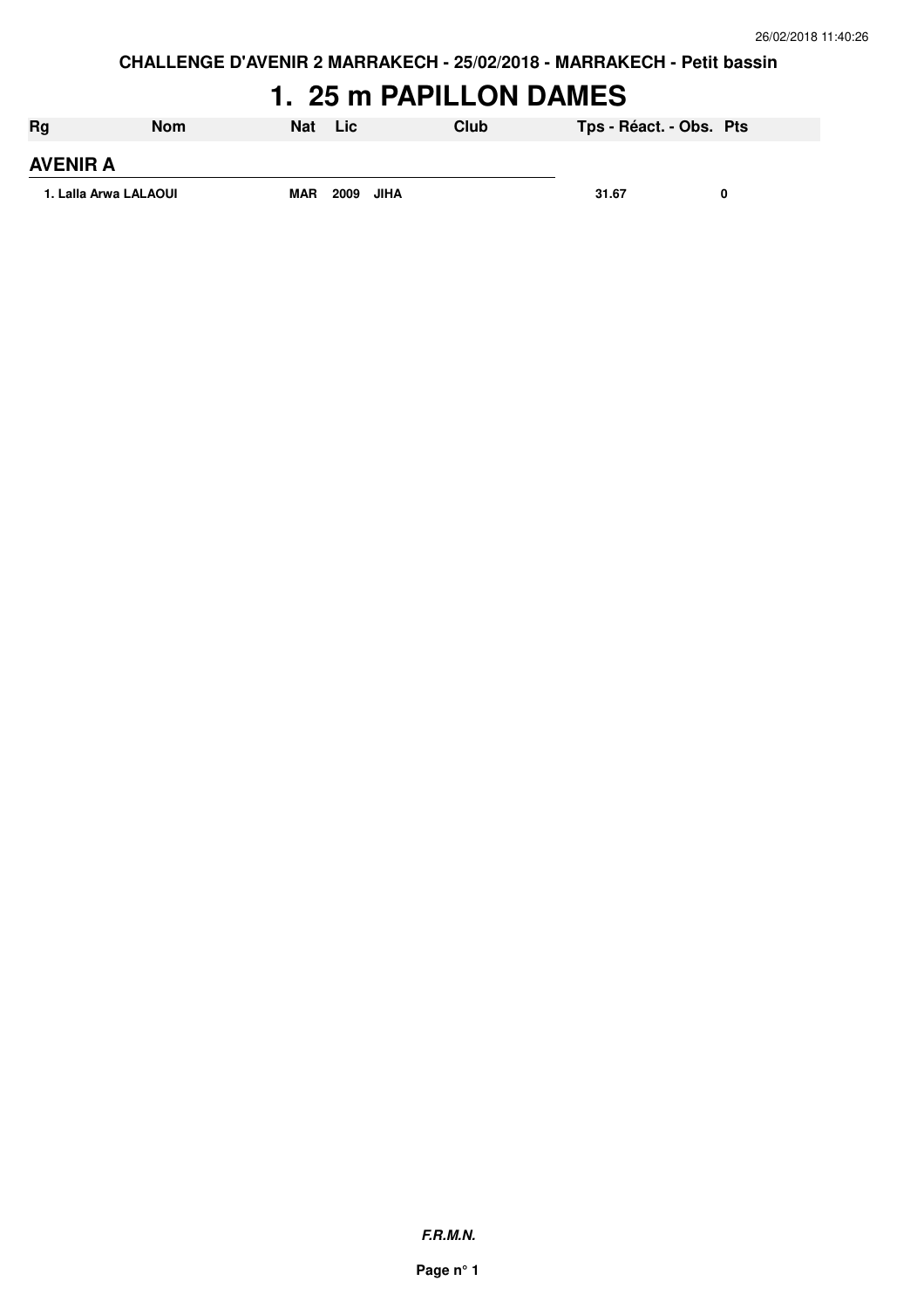## **2. 25 m PAPILLON MESSIEURS**

| Rg                    | <b>Nom</b> | Nat        | <b>Lic</b> |      | Club | Tps - Réact. - Obs. Pts |   |
|-----------------------|------------|------------|------------|------|------|-------------------------|---|
| <b>AVENIR A</b>       |            |            |            |      |      |                         |   |
| 1. Amer ELHAMIL       |            | <b>MAR</b> | 2009       | JIHA |      | 24.62                   | 0 |
| 2. Walid CHAYED       |            | <b>MAR</b> | 2009       | JIHA |      | 24.94                   | 0 |
| 3. Abdollah LALAOUI   |            | <b>MAR</b> | 2009       | JIHA |      | 40.31                   | 0 |
| <b>NC. Adam NADIR</b> |            | <b>MAR</b> | 2009       | KACM |      | Frf n.d.                |   |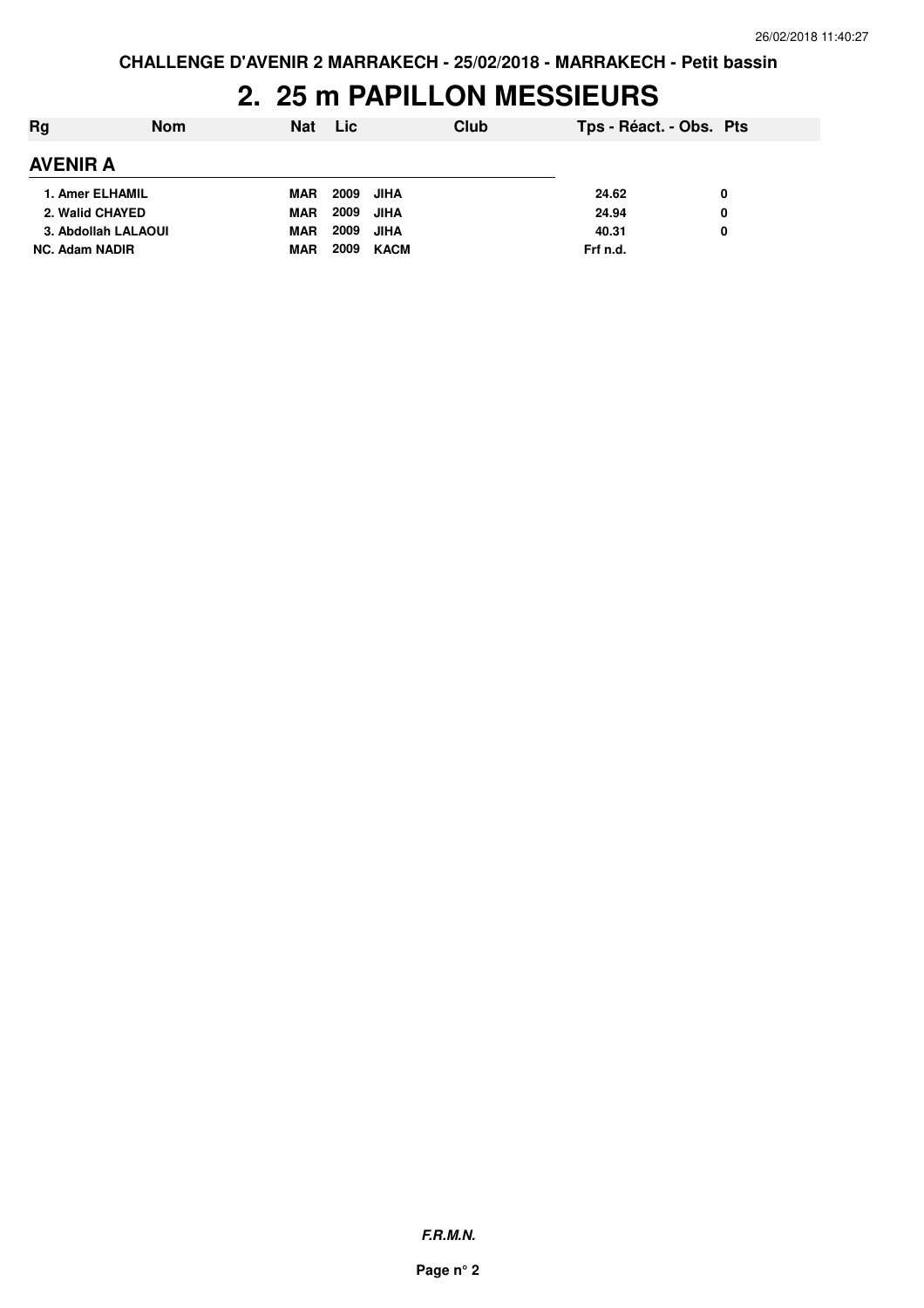# **3. 25 m NAGE LIBRE DAMES**

| Rg                       | <b>Nom</b>                  | <b>Nat</b> | Lic  | Club        | Tps - Réact. - Obs. Pts |   |
|--------------------------|-----------------------------|------------|------|-------------|-------------------------|---|
| <b>AVENIR B</b>          |                             |            |      |             |                         |   |
|                          | 1. Manar ELOUSDI            | <b>MAR</b> | 2010 | <b>JIHA</b> | 19.05                   | 0 |
|                          | 2. Hibat Allah SKIRI        | <b>MAR</b> | 2010 | <b>JIHA</b> | 24.79                   | 0 |
|                          | 3. Hosna MAKROUMI           | <b>MAR</b> | 2010 | <b>JIHA</b> | 27.97                   | 0 |
| 4. Houda MOUAA           |                             | <b>MAR</b> | 2010 | <b>JIHA</b> | 29.61                   | 0 |
| 5. Zohra LOUKILI         |                             | <b>MAR</b> | 2011 | <b>JIHA</b> | 31.16                   | 0 |
| 6. Salma BRAKAT          |                             | <b>MAR</b> | 2010 | <b>JIHA</b> | 31.64                   | 0 |
|                          | 7. Nada EL MOUMI            | <b>MAR</b> | 2011 | <b>JIHA</b> | 32.78                   | 0 |
|                          | 8. Sofia EL KAIDOUMI        | <b>MAR</b> | 2011 | <b>JIHA</b> | 34.50                   | 0 |
| 9. Asmaa MALIKI          |                             | <b>MAR</b> | 2010 | <b>JIHA</b> | 34.66                   | 0 |
|                          | 10. Chama OUDDOUD           | <b>MAR</b> | 2010 | <b>JIHA</b> | 37.34                   | 0 |
|                          | <b>11. Malak ELBADAOUI</b>  | <b>MAR</b> | 2011 | <b>ASNS</b> | 38.83                   | 0 |
|                          | 12. Nour El Houda NAIT IDER | <b>MAR</b> | 2010 | <b>JIHA</b> | 40.94                   | 0 |
|                          | 13. Lala Syrine LALAOUI     | <b>MAR</b> | 2011 | <b>JIHA</b> | 46.57                   | 0 |
|                          | <b>NC. Aya EL MESSOUSSI</b> | <b>MAR</b> | 2010 | <b>JIHA</b> | Frf exc.                |   |
| <b>NC. Nada LAAMOURI</b> |                             | MAR        | 2010 | <b>JIHA</b> | Frf exc.                |   |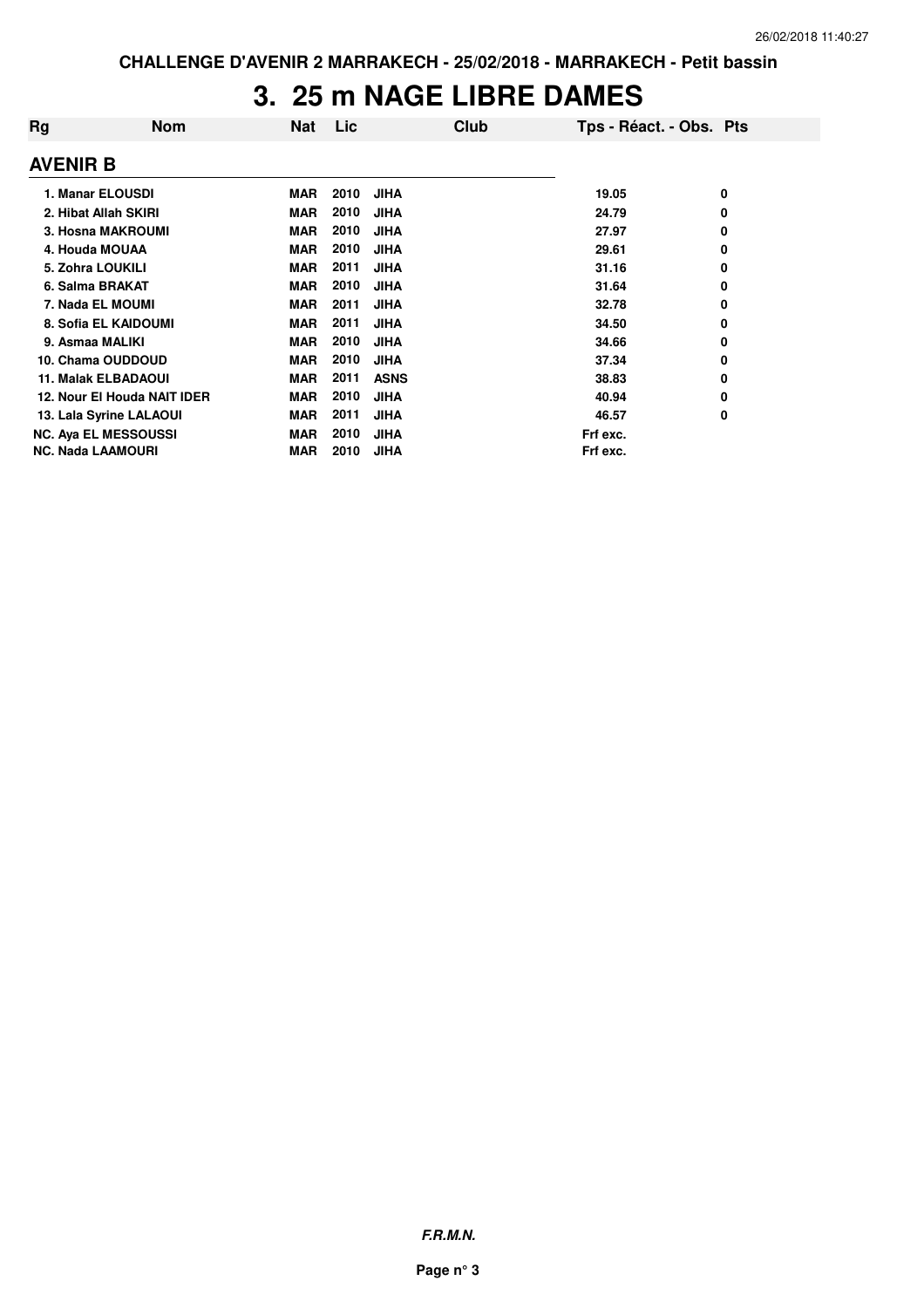#### **4. 25 m NAGE LIBRE MESSIEURS**

| Rg                        | <b>Nom</b>                           | <b>Nat</b> | Lic  | Club        | Tps - Réact. - Obs. Pts |   |
|---------------------------|--------------------------------------|------------|------|-------------|-------------------------|---|
| <b>AVENIR B</b>           |                                      |            |      |             |                         |   |
|                           | 1. Elmehdi ELKHOMSI                  | <b>MAR</b> | 2010 | <b>CKM</b>  | 18.74                   | 0 |
|                           | 2. Ziad LAMZOUGUI                    | <b>MAR</b> | 2010 | <b>JIHA</b> | 18.90                   | 0 |
|                           | 3. Abdellah BOUABIDI                 | <b>MAR</b> | 2010 | <b>JIHA</b> | 21.62                   | 0 |
|                           | 4. Yassine OUARMASSI                 | <b>MAR</b> | 2010 | <b>JIHA</b> | 24.81                   | 0 |
|                           | 5. Taha EL OUADIH                    | <b>MAR</b> | 2011 | <b>JIHA</b> | 24.82                   | 0 |
|                           | 6. Idriss LALAOUI                    | <b>MAR</b> | 2010 | <b>JIHA</b> | 25.05                   | 0 |
|                           | 7. Yasser RAKIA                      | <b>MAR</b> | 2010 | <b>JIHA</b> | 25.31                   | 0 |
|                           | 8. Amine AITELMADBOUH                | <b>MAR</b> | 2011 | <b>JIHA</b> | 26.60                   | 0 |
| 9. Yassir SALHI           |                                      | <b>MAR</b> | 2010 | <b>JIHA</b> | 27.23                   | 0 |
|                           | 10. Mohamed Amine LOUNE              | <b>MAR</b> | 2010 | <b>ASNS</b> | 27.63                   | 0 |
|                           | 11. Mohamed Amine ZAHIDI             | <b>MAR</b> | 2011 | <b>JIHA</b> | 29.30                   | 0 |
| 12. Zyad ZEKRITI          |                                      | <b>MAR</b> | 2011 | <b>JIHA</b> | 30.04                   | 0 |
|                           | 13. Islam BOULOUMOU                  | <b>MAR</b> | 2010 | <b>JIHA</b> | 33.84                   | 0 |
|                           | <b>14. Taha MABROUK</b>              | <b>MAR</b> | 2011 | <b>JIHA</b> | 35.45                   | 0 |
|                           | 15. Mohamed Ali BOUZAID              | <b>MAR</b> | 2010 | <b>JIHA</b> | 36.58                   | 0 |
|                           | 16. Ilyass TAJNARI                   | <b>MAR</b> | 2011 | <b>JIHA</b> | 41.21                   | 0 |
|                           | <b>NC. Zivad MABCHOUR</b>            | <b>MAR</b> | 2010 | <b>JIHA</b> | Frf exc.                |   |
|                           | <b>NC. Amine SOLTANE</b>             | <b>MAR</b> | 2011 | <b>JIHA</b> | Frf exc.                |   |
|                           | <b>NC. Mohamed Rayane EL HACHIMI</b> | <b>MAR</b> | 2011 | <b>JIHA</b> | Frf exc.                |   |
| <b>NC. Ismail ERRAFII</b> |                                      | <b>MAR</b> | 2010 | <b>JIHA</b> | Frf dec.                |   |
|                           | <b>NC. Yehya EL HAOUFATI</b>         | <b>MAR</b> | 2011 | <b>KACM</b> | Frf n.d.                |   |
| <b>NC. Yasser TALBI</b>   |                                      | <b>MAR</b> | 2010 | <b>JIHA</b> | Frf n.d.                |   |
|                           | <b>NC. Mohamed Adam RACHID</b>       | <b>MAR</b> | 2011 | <b>JIHA</b> | Frf n.d.                |   |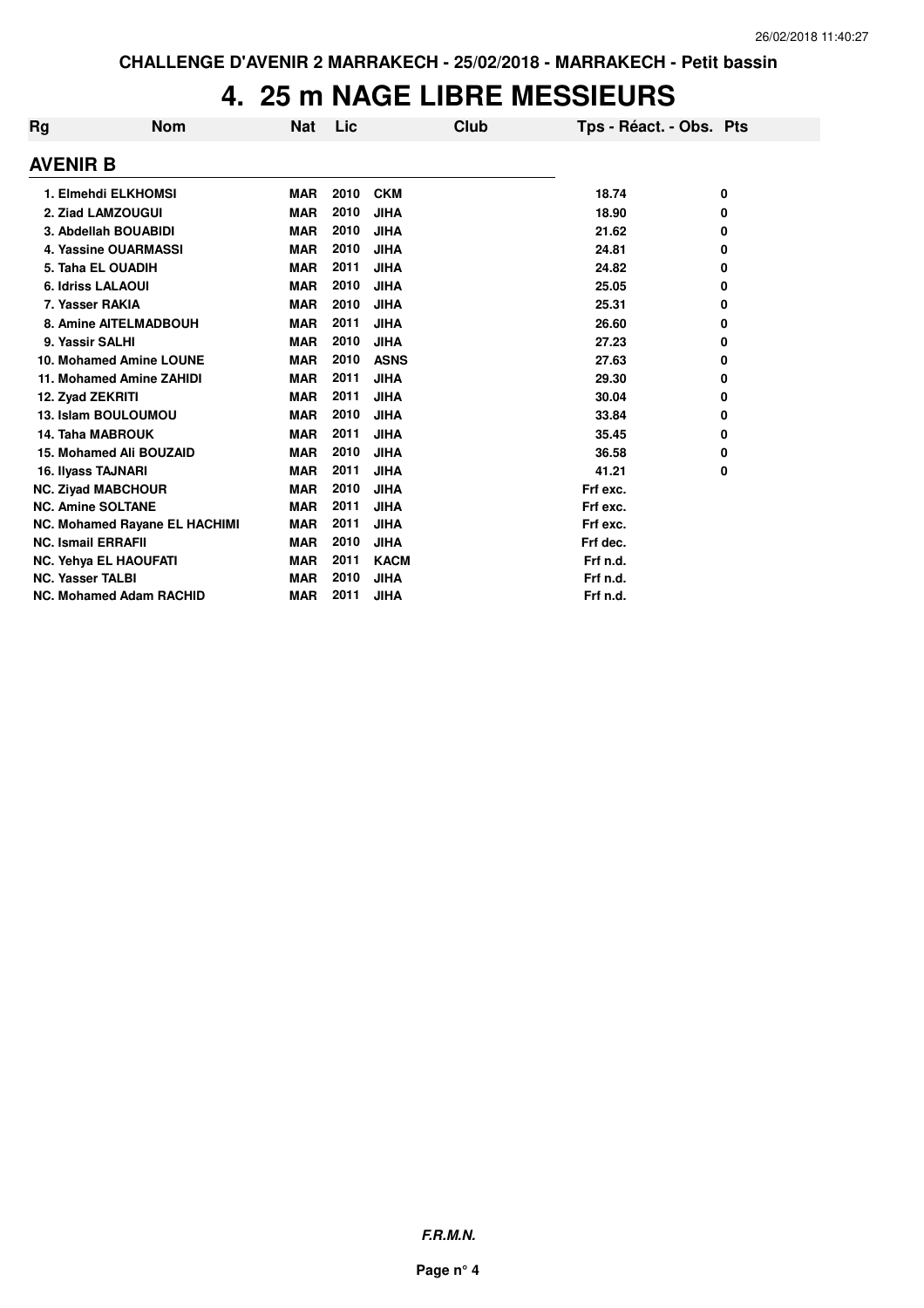# **5. 50 m NAGE LIBRE DAMES**

| Rg                      | <b>Nom</b>                 | Nat        | <b>Lic</b> | Club        | Tps - Réact. - Obs. Pts |     |
|-------------------------|----------------------------|------------|------------|-------------|-------------------------|-----|
| <b>AVENIR A</b>         |                            |            |            |             |                         |     |
|                         | 1. Yasmine QUANANE         | <b>MAR</b> | 2009       | <b>JIHA</b> | 47.28                   | 126 |
|                         | 2. Safae SAHMAD            | <b>MAR</b> | 2009       | <b>ASNS</b> | 50.05                   | 106 |
|                         | 3. Marwa EDDOUNNE          | <b>MAR</b> | 2009       | <b>JIHA</b> | 50.16                   | 105 |
|                         | 4. Lalla Arwa LALAOUI      | <b>MAR</b> | 2009       | <b>JIHA</b> | 50.94                   | 101 |
|                         | 5. Basma CHAHID            | <b>MAR</b> | 2009       | <b>JIHA</b> | 53.10                   | 89  |
| 6. Malak JERID          |                            | <b>MAR</b> | 2009       | <b>JIHA</b> | 1:00.02                 | 61  |
|                         | 7. Joumana KHORSI          | <b>MAR</b> | 2009       | <b>ASNS</b> | 1:03.36                 | 52  |
|                         | <b>NC. Imane ECHEMMAKH</b> | <b>MAR</b> | 2009       | <b>KACM</b> | Frf n.d.                |     |
| <b>NC. Kawtar NADIR</b> |                            | <b>MAR</b> | 2009       | <b>KACM</b> | Frf n.d.                |     |
| <b>NC. Leila YCER</b>   |                            | <b>MAR</b> | 2009       | <b>JIHA</b> | Frf n.d.                |     |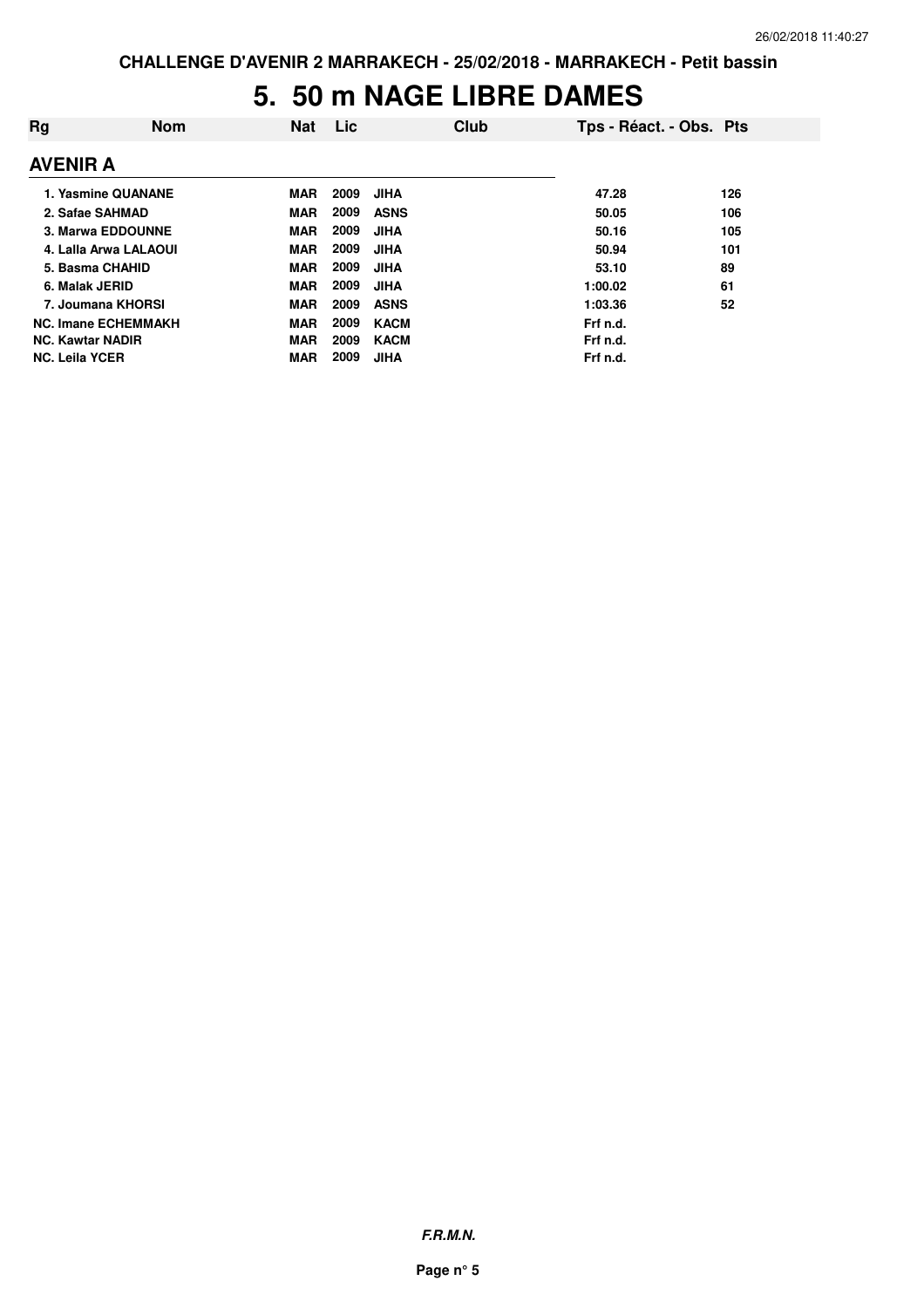#### **6. 50 m NAGE LIBRE MESSIEURS**

| Rg                      | <b>Nom</b>                         | <b>Nat</b> | Lic  | Club        | Tps - Réact. - Obs. Pts |     |
|-------------------------|------------------------------------|------------|------|-------------|-------------------------|-----|
| <b>AVENIR A</b>         |                                    |            |      |             |                         |     |
| 1. Amer ELHAMIL         |                                    | <b>MAR</b> | 2009 | <b>JIHA</b> | 42.16                   | 122 |
| 2. Walid CHAYED         |                                    | <b>MAR</b> | 2009 | <b>JIHA</b> | 44.63                   | 102 |
|                         | 3. Samy AHNAKACH                   | <b>MAR</b> | 2009 | <b>JIHA</b> | 49.59                   | 74  |
|                         | 4. Abdollah MESAOUDI               | <b>MAR</b> | 2009 | <b>JIHA</b> | 52.24                   | 64  |
| 5. Taha EL HACIDI       |                                    | <b>MAR</b> | 2009 | <b>JIHA</b> | 52.68                   | 62  |
|                         | 6. Omar Yousuf MUHAMMAD            | <b>MAR</b> | 2009 | <b>JIHA</b> | 58.14                   | 46  |
|                         | 7. Abdollah LALAOUI                | <b>MAR</b> | 2009 | <b>JIHA</b> | 1:07.32                 | 29  |
|                         | 8. Yassine AARAFA                  | <b>MAR</b> | 2009 | <b>ASNS</b> | 1:10.34                 | 26  |
|                         | 9. Othman JERRAR                   | <b>MAR</b> | 2009 | <b>JIHA</b> | 1:12.27                 | 24  |
|                         | NC. Mohamed Ali EL HAKOUMI         | <b>MAR</b> | 2009 | <b>KACM</b> | Frf n.d.                |     |
|                         | <b>NC. Mohamed Amine BOUCHBOUK</b> | <b>MAR</b> | 2009 | <b>JIHA</b> | Frf n.d.                |     |
| <b>NC. Hamza HACHAD</b> |                                    | <b>MAR</b> | 2009 | <b>JIHA</b> | Dsg NI                  | 0   |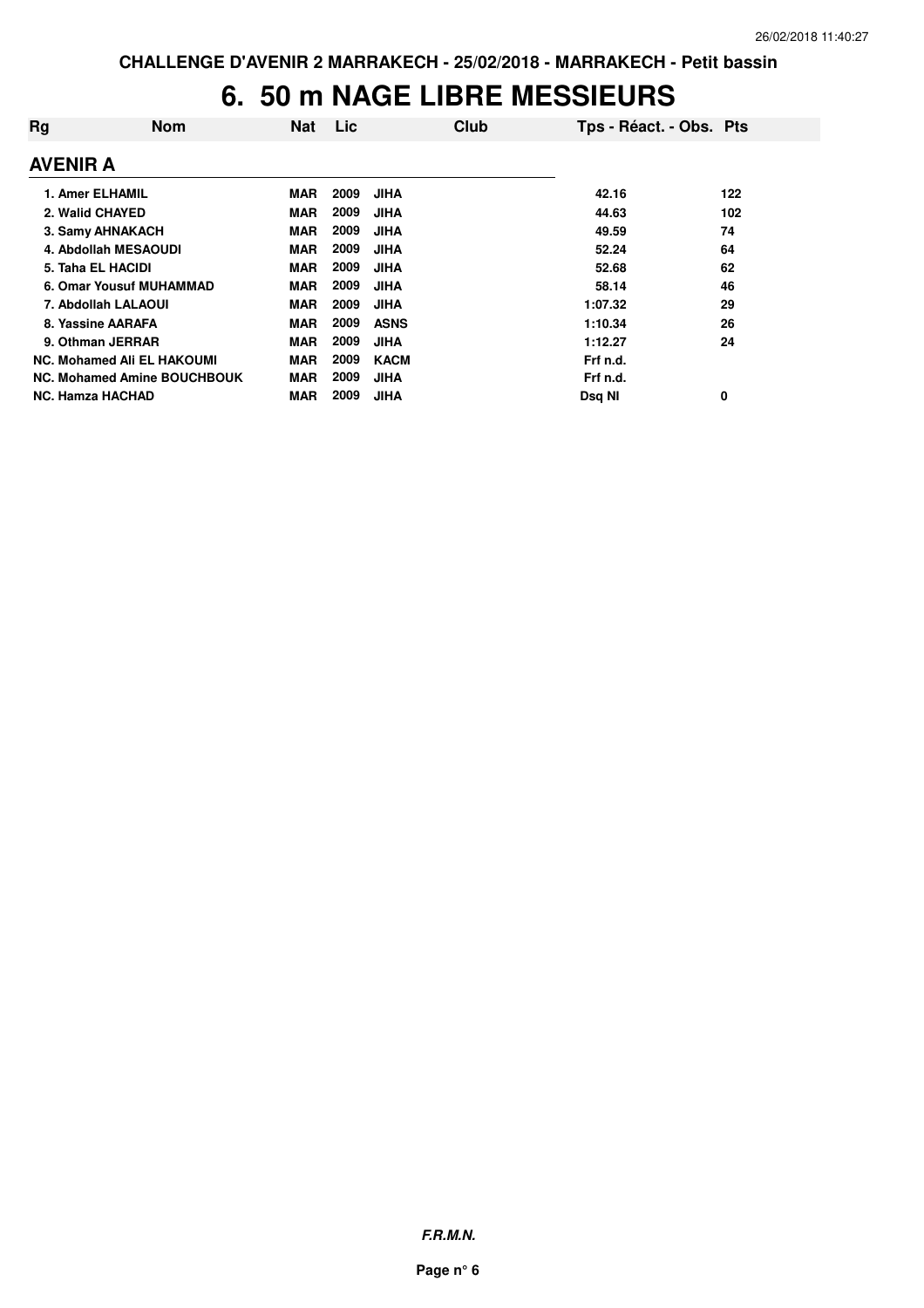#### **7. 25 m BRASSE DAMES**

| Rg               | <b>Nom</b>         | <b>Nat</b> | Lic       | Club | Tps - Réact. - Obs. Pts |   |
|------------------|--------------------|------------|-----------|------|-------------------------|---|
| <b>AVENIR B</b>  |                    |            |           |      |                         |   |
| 1. Nada LAAMOURI |                    | <b>MAR</b> | 2010 JIHA |      | 34.54                   | 0 |
|                  | 2. Khouloud ELIOUJ | <b>MAR</b> | 2010 KACM |      | 40.65                   | 0 |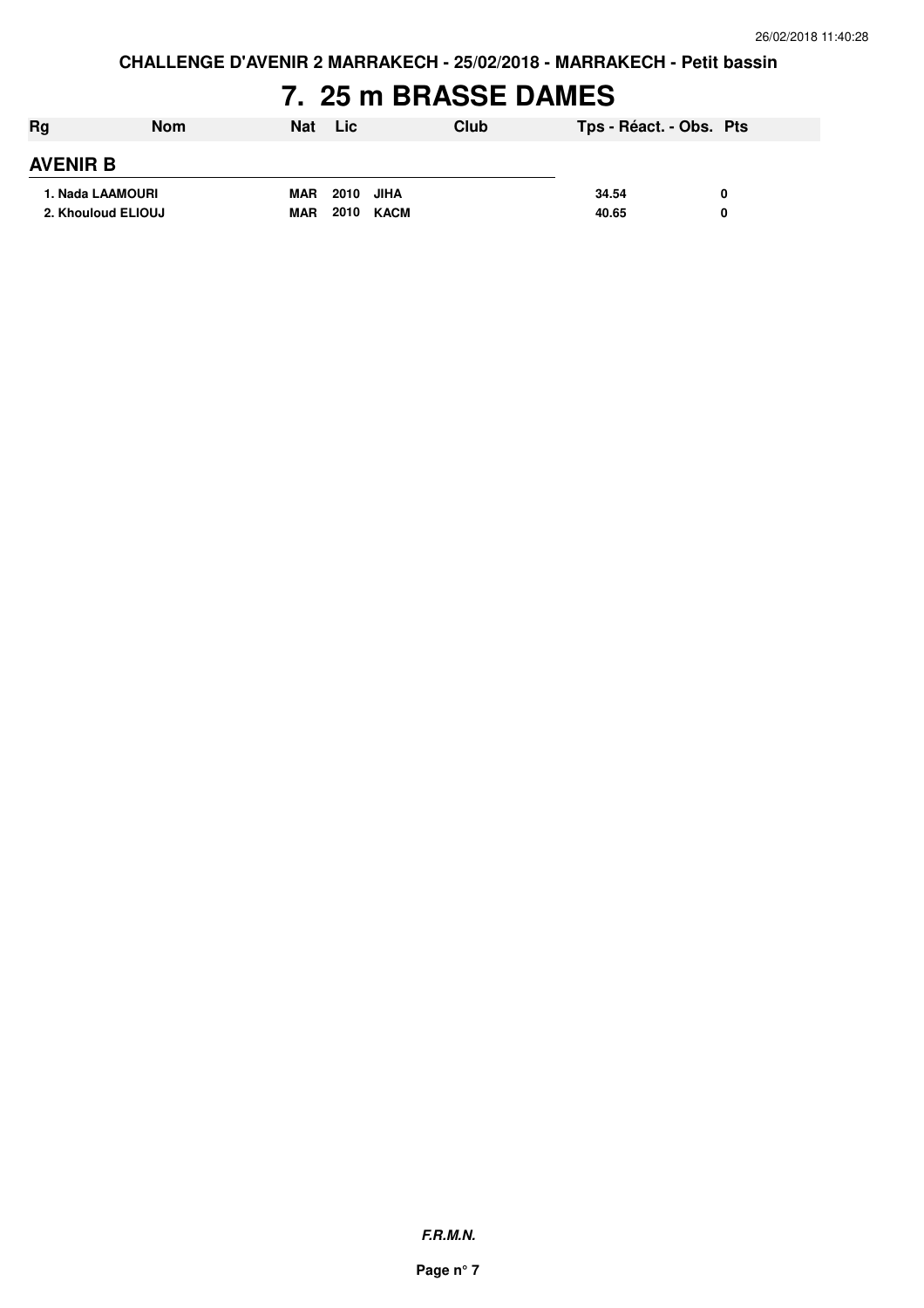### **8. 25 m BRASSE MESSIEURS**

| <b>Rg</b>           | <b>Nom</b> | Nat        | Lic.     | Club | Tps - Réact. - Obs. Pts |   |
|---------------------|------------|------------|----------|------|-------------------------|---|
| <b>AVENIR B</b>     |            |            |          |      |                         |   |
| 1. Elmehdi ELKHOMSI |            | <b>MAR</b> | 2010 CKM |      | 30.84                   | 0 |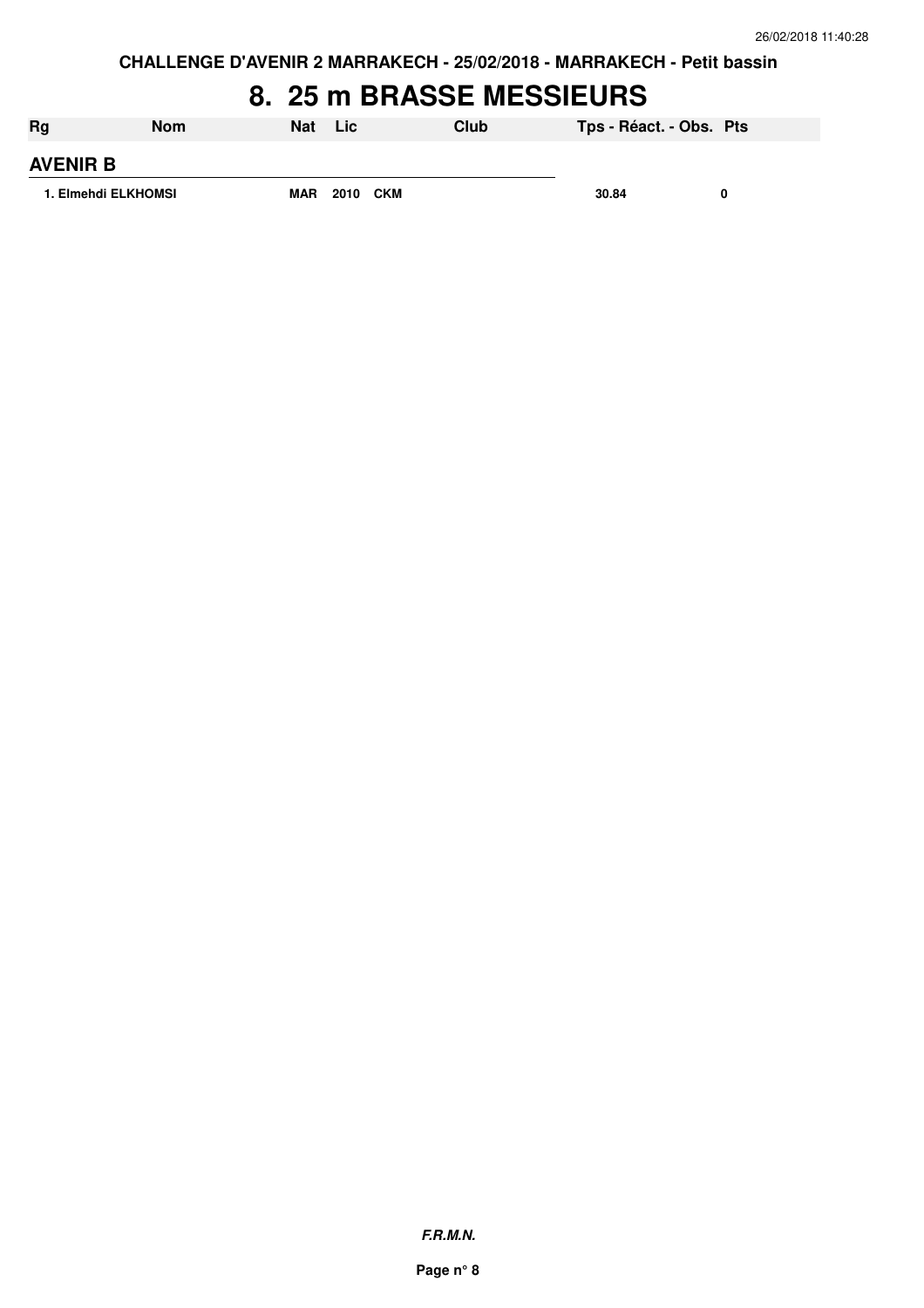### **9. 50 m BRASSE DAMES**

| Rg              | <b>Nom</b>         | <b>Nat</b> | <b>Lic</b>          | <b>Club</b> | Tps - Réact. - Obs. Pts |     |
|-----------------|--------------------|------------|---------------------|-------------|-------------------------|-----|
| <b>AVENIR A</b> |                    |            |                     |             |                         |     |
|                 | 1. Yasmine QUANANE | <b>MAR</b> | 2009<br>JIHA        |             | 58.13                   | 135 |
| 2. Safae SAHMAD |                    | <b>MAR</b> | 2009<br><b>ASNS</b> |             | 59.27                   | 127 |
|                 | 3. Marwa EDDOUNNE  | <b>MAR</b> | 2009<br>JIHA        |             | 1:04.03                 | 101 |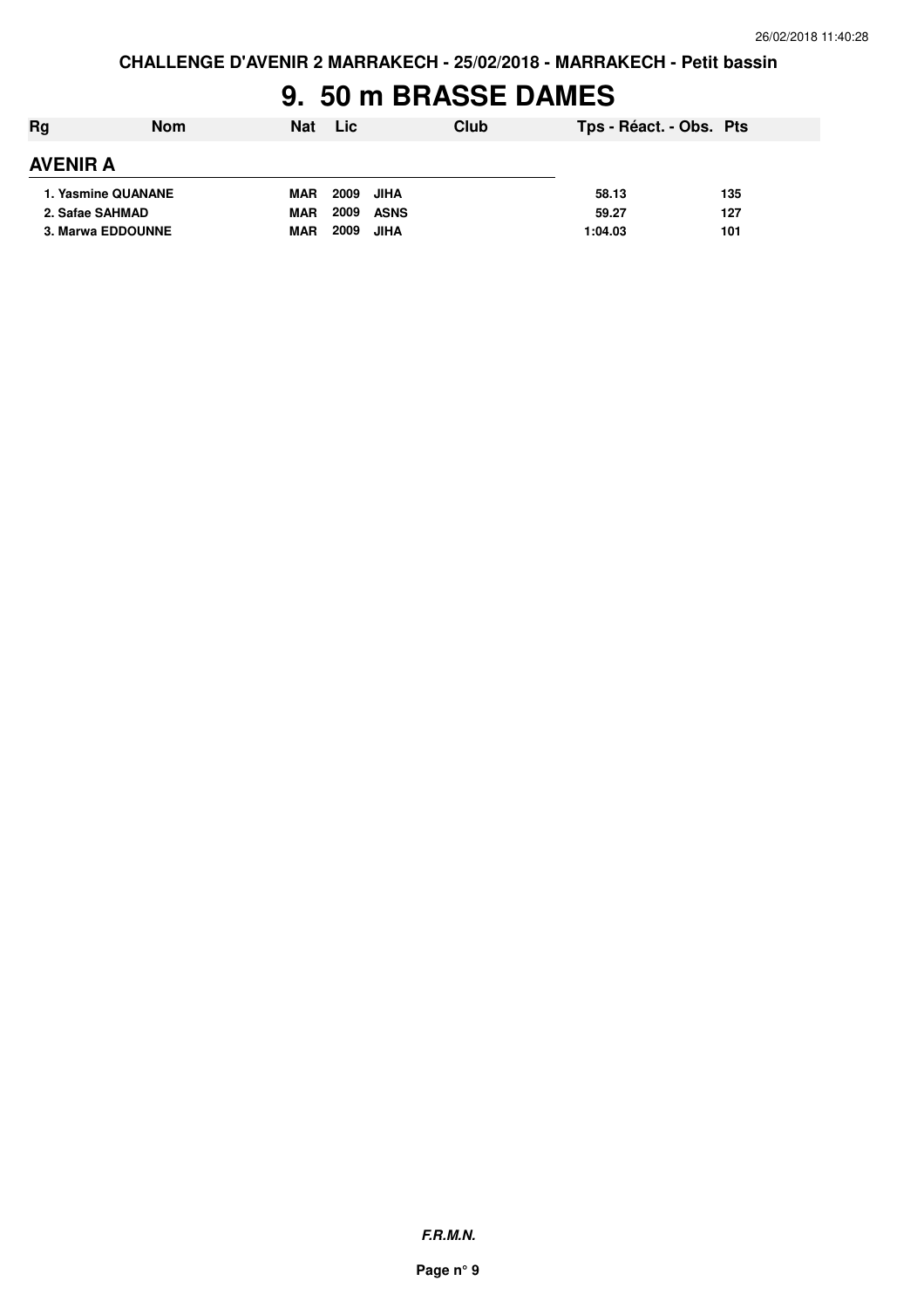#### **10. 50 m BRASSE MESSIEURS**

| <b>Rg</b>        | Nom | <b>Nat</b> | Lic          | Club | Tps - Réact. - Obs. Pts |    |
|------------------|-----|------------|--------------|------|-------------------------|----|
| <b>AVENIR A</b>  |     |            |              |      |                         |    |
| 1. Islam LAKHDAR |     | <b>MAR</b> | 2009<br>KACM |      | 1:00.45                 | 85 |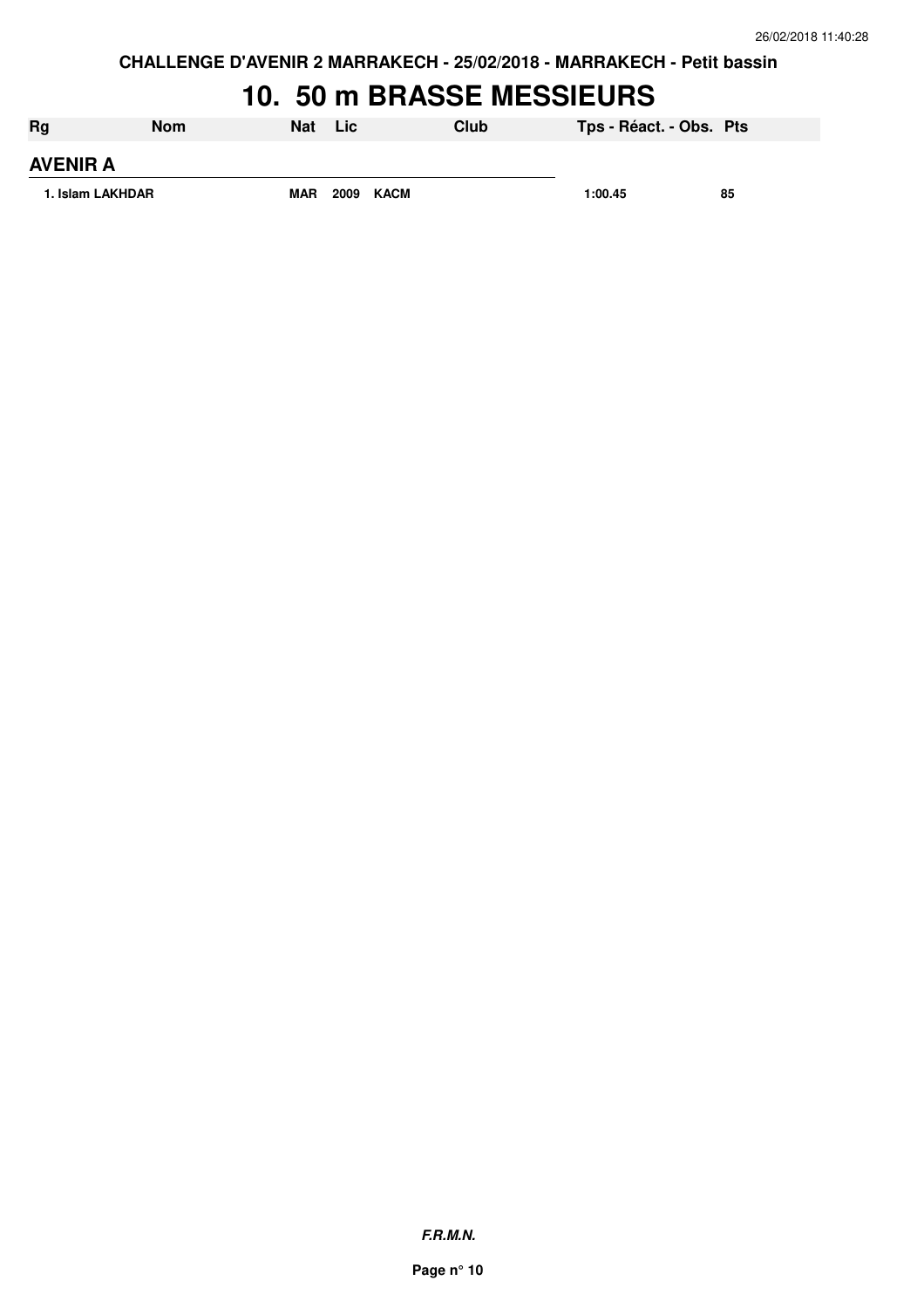# **11. 25 m DOS DAMES**

| Rg               | <b>Nom</b>                  | <b>Nat</b> | Lic  | Club        | Tps - Réact. - Obs. Pts |   |
|------------------|-----------------------------|------------|------|-------------|-------------------------|---|
| <b>AVENIR B</b>  |                             |            |      |             |                         |   |
| 1. Manar ELOUSDI |                             | MAR        | 2010 | JIHA        | 24.95                   | 0 |
| 2. Asmaa MALIKI  |                             | MAR        | 2010 | <b>JIHA</b> | 29.72                   | 0 |
|                  | 3. Hibat Allah SKIRI        | <b>MAR</b> | 2010 | <b>JIHA</b> | 30.50                   | 0 |
| 4. Salma BRAKAT  |                             | <b>MAR</b> | 2010 | <b>JIHA</b> | 33.48                   | 0 |
|                  | 5. Khouloud ELIOUJ          | <b>MAR</b> | 2010 | KACM        | 33.53                   | 0 |
| 6. Nada EL MOUMI |                             | <b>MAR</b> | 2011 | <b>JIHA</b> | 35.36                   | 0 |
| 7. Zohra LOUKILI |                             | MAR        | 2011 | <b>JIHA</b> | 36.95                   | 0 |
|                  | 8. Sofia EL KAIDOUMI        | <b>MAR</b> | 2011 | <b>JIHA</b> | 37.65                   | 0 |
| 9. Houda MOUAA   |                             | <b>MAR</b> | 2010 | <b>JIHA</b> | 44.20                   | 0 |
|                  | 10. Chama OUDDOUD           | <b>MAR</b> | 2010 | <b>JIHA</b> | 44.69                   | 0 |
|                  | <b>NC. Aya EL MESSOUSSI</b> | <b>MAR</b> | 2010 | <b>JIHA</b> | Frf exc.                |   |
|                  | <b>NC. Hosna MAKROUMI</b>   | <b>MAR</b> | 2010 | <b>JIHA</b> | Dsg NI                  | 0 |

**F.R.M.N.**

**Page n° 11**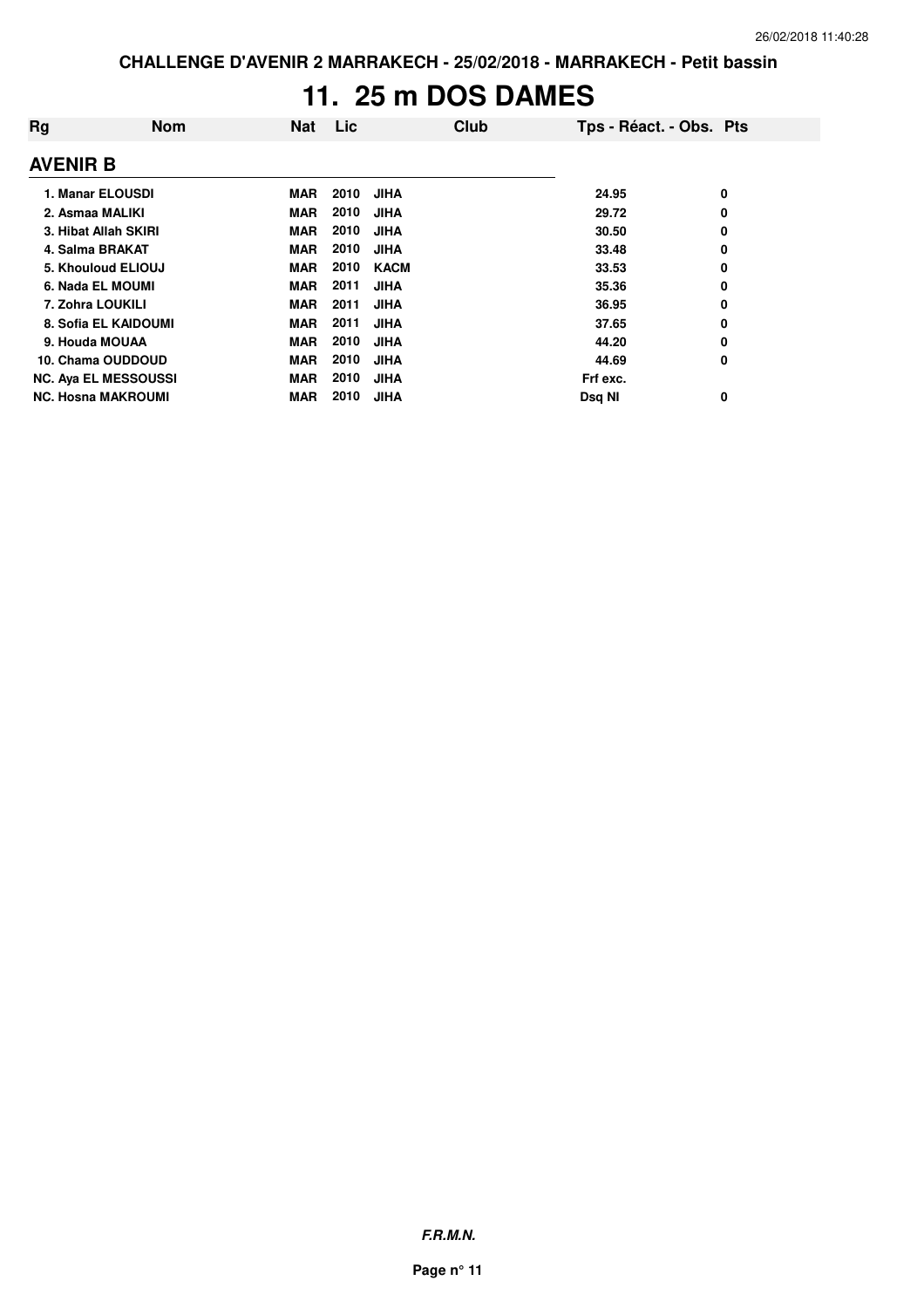#### **12. 25 m DOS MESSIEURS**

| Rg               | Nom                           | Nat        | Lic  | Club        | Tps - Réact. - Obs. Pts |   |
|------------------|-------------------------------|------------|------|-------------|-------------------------|---|
| <b>AVENIR B</b>  |                               |            |      |             |                         |   |
|                  | 1. Ziad LAMZOUGUI             | <b>MAR</b> | 2010 | <b>JIHA</b> | 24.89                   | 0 |
|                  | 2. Abdellah BOUABIDI          | <b>MAR</b> | 2010 | <b>JIHA</b> | 25.35                   | 0 |
|                  | 3. Yassine OUARMASSI          | <b>MAR</b> | 2010 | <b>JIHA</b> | 29.93                   | 0 |
|                  | 4. Yasser RAKIA               | <b>MAR</b> | 2010 | <b>JIHA</b> | 30.15                   | 0 |
|                  | 5. Amine AITELMADBOUH         | <b>MAR</b> | 2011 | <b>JIHA</b> | 31.18                   | 0 |
| 6. Yassir SALHI  |                               | <b>MAR</b> | 2010 | <b>JIHA</b> | 31.73                   | 0 |
|                  | <b>7. Idriss LALAOUI</b>      | <b>MAR</b> | 2010 | <b>JIHA</b> | 32.80                   | 0 |
|                  | 8. Mohamed Amine ZAHIDI       | <b>MAR</b> | 2011 | <b>JIHA</b> | 34.38                   | 0 |
|                  | 9. Ilyass TAJNARI             | <b>MAR</b> | 2011 | <b>JIHA</b> | 40.74                   | 0 |
|                  | <b>NC. Taha MABROUK</b>       | <b>MAR</b> | 2011 | <b>JIHA</b> | Frf exc.                |   |
|                  | NC. Mohamed Rayane EL HACHIMI | <b>MAR</b> | 2011 | <b>JIHA</b> | Frf exc.                |   |
|                  | NC. Yehya EL HAOUFATI         | <b>MAR</b> | 2011 | <b>KACM</b> | Frf n.d.                |   |
| NC. Zyad ZEKRITI |                               | <b>MAR</b> | 2011 | <b>JIHA</b> | Dsq NI                  | 0 |
|                  | <b>NC. Islam BOULOUMOU</b>    | <b>MAR</b> | 2010 | <b>JIHA</b> | Dsq NI                  | 0 |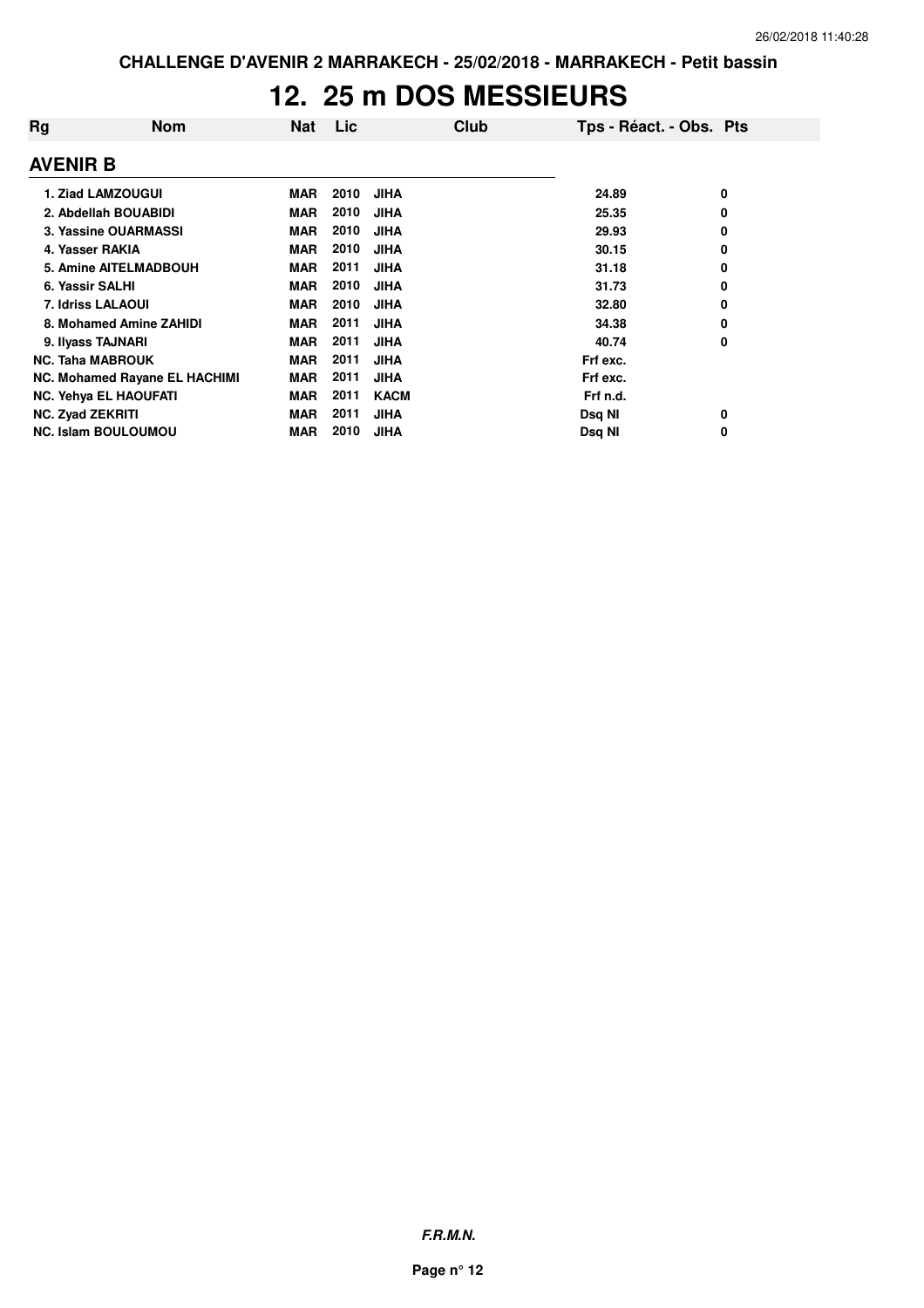# **13. 50 m DOS DAMES**

| Rg                         | <b>Nom</b> | <b>Nat</b> | Lic  |             | Club | Tps - Réact. - Obs. Pts |    |
|----------------------------|------------|------------|------|-------------|------|-------------------------|----|
| <b>AVENIR A</b>            |            |            |      |             |      |                         |    |
| 1. Malak JERID             |            | <b>MAR</b> | 2009 | <b>JIHA</b> |      | 1:06.00                 | 68 |
| 2. Basma CHAHID            |            | <b>MAR</b> | 2009 | JIHA        |      | 1:07.76                 | 63 |
| <b>NC. Imane ECHEMMAKH</b> |            | <b>MAR</b> | 2009 | KACM        |      | Frf n.d.                |    |
| <b>NC. Kawtar NADIR</b>    |            | MAR        | 2009 | <b>KACM</b> |      | Frf n.d.                |    |

**F.R.M.N.**

**Page n° 13**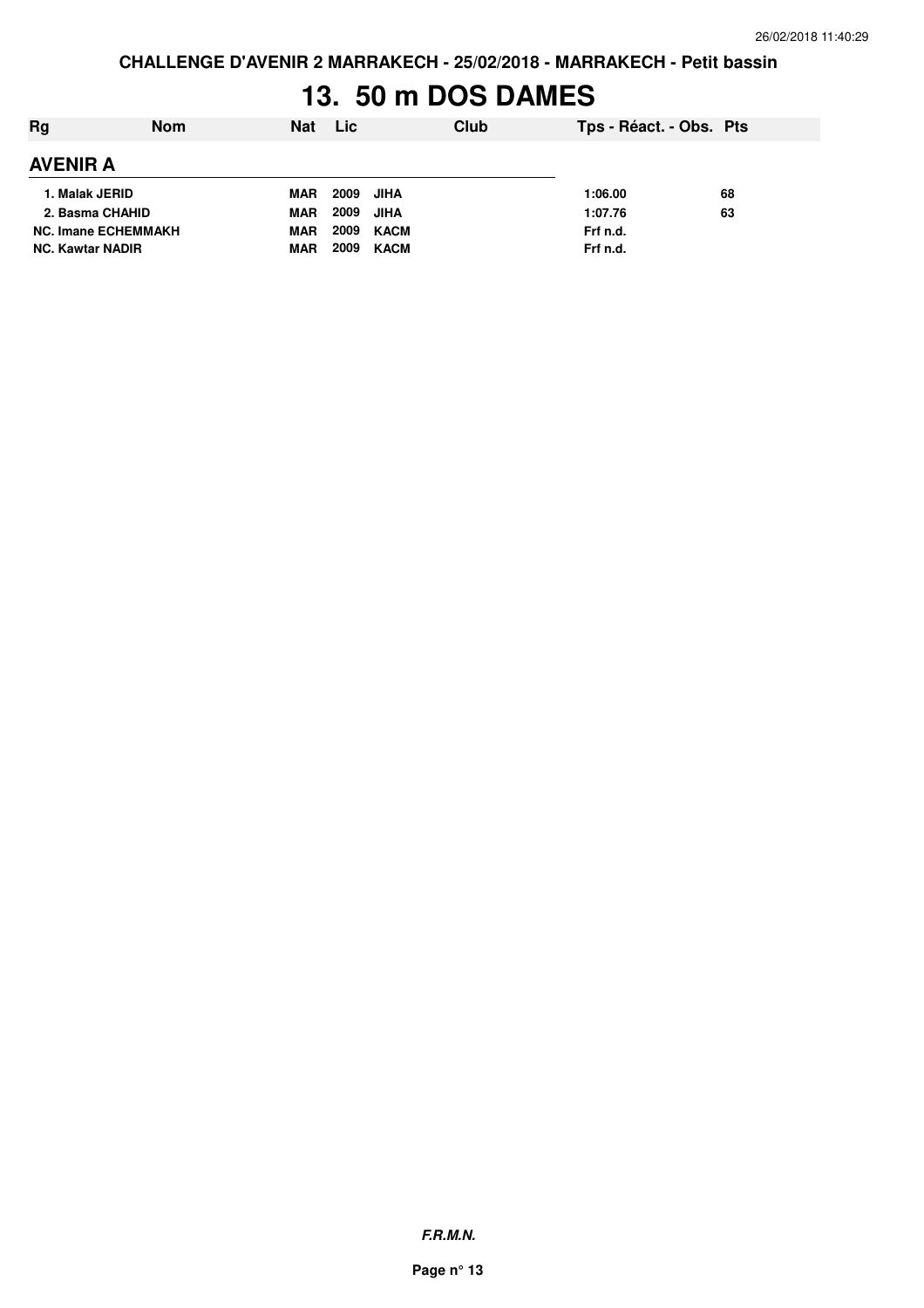## **14. 50 m DOS MESSIEURS**

| Rg                    | <b>Nom</b>                 | Nat        | Lic  | Club        | Tps - Réact. - Obs. Pts |    |
|-----------------------|----------------------------|------------|------|-------------|-------------------------|----|
| <b>AVENIR A</b>       |                            |            |      |             |                         |    |
|                       | 1. Samy AHNAKACH           | MAR        | 2009 | <b>JIHA</b> | 52.67                   | 95 |
|                       | 2. Islam LAKHDAR           | <b>MAR</b> | 2009 | <b>KACM</b> | 53.30                   | 91 |
|                       | 3. Omar Yousuf MUHAMMAD    | <b>MAR</b> | 2009 | <b>JIHA</b> | 1:02.06                 | 58 |
|                       | 4. Abdollah MESAOUDI       | <b>MAR</b> | 2009 | <b>JIHA</b> | 1:03.27                 | 54 |
|                       | 5. Taha EL HACIDI          | <b>MAR</b> | 2009 | <b>JIHA</b> | 1:08.23                 | 43 |
|                       | 6. Hamza HACHAD            | <b>MAR</b> | 2009 | <b>JIHA</b> | 1:15.41                 | 32 |
|                       | NC. Mohamed Ali EL HAKOUMI | <b>MAR</b> | 2009 | KACM        | Frf n.d.                |    |
| <b>NC. Adam NADIR</b> |                            | MAR        | 2009 | <b>KACM</b> | Frf n.d.                |    |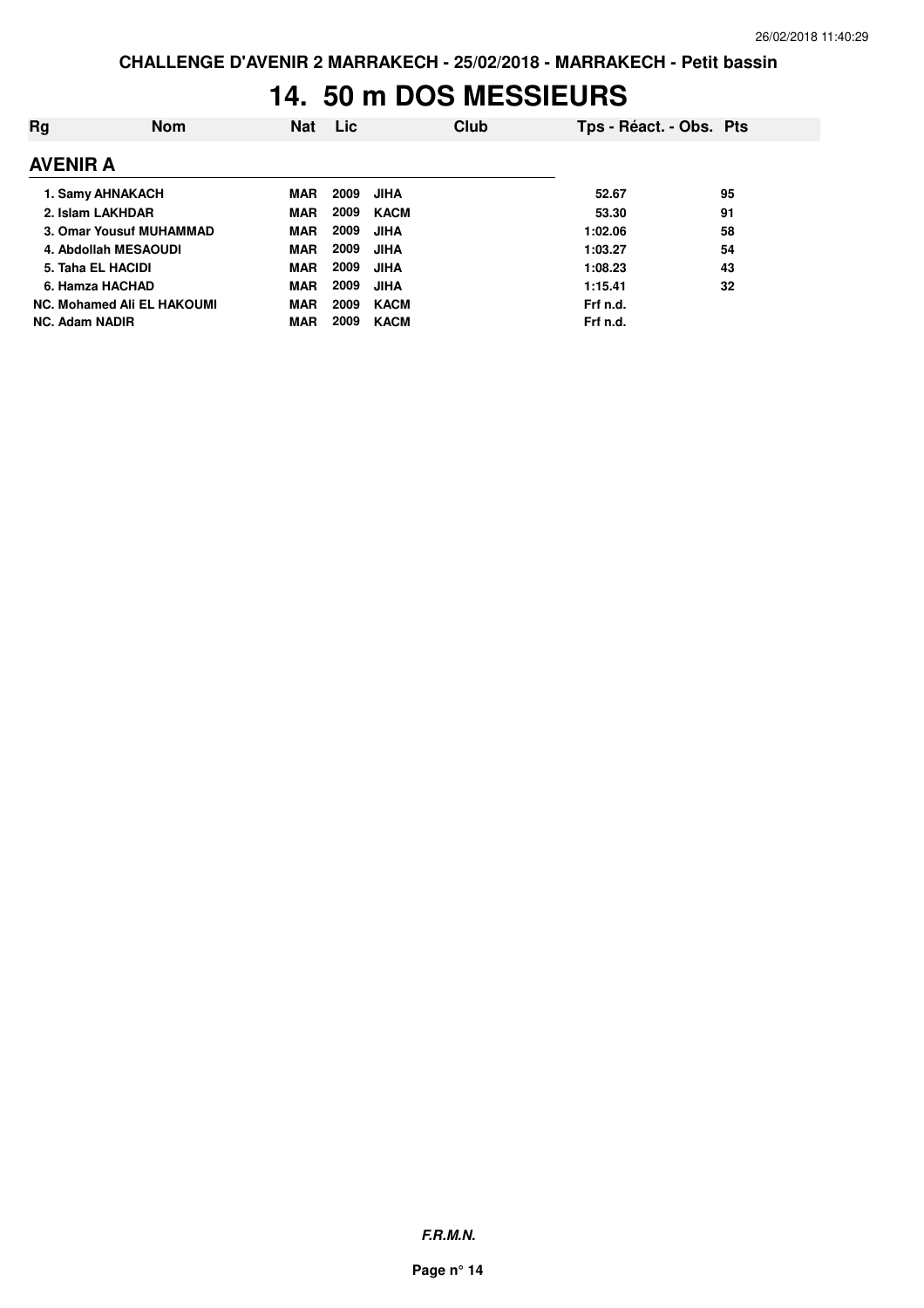## **15. 4 x 25 m NAGE LIBRE DAMES**

| Rg                       | <b>Nom</b> | <b>Nat</b> | Lic  | Club        |         | Tps - Réact. - Obs. Pts |  |
|--------------------------|------------|------------|------|-------------|---------|-------------------------|--|
| <b>AVENIR A</b>          |            |            |      |             |         |                         |  |
| 1. Lalla Arwa LALAOUI    |            | <b>MAR</b> | 2009 | <b>JIHA</b> | 1:36.21 | 0                       |  |
| <b>Marwa EDDOUNNE</b>    |            | <b>MAR</b> | 2009 | <b>JIHA</b> |         | 0                       |  |
| <b>Wiam BARCHAH</b>      |            | <b>MAR</b> | 2009 | <b>JIHA</b> |         | 0                       |  |
| <b>Yasmine QUANANE</b>   |            | <b>MAR</b> | 2009 | <b>JIHA</b> |         | 0                       |  |
| <b>AVENIR B</b>          |            |            |      |             |         |                         |  |
| 1. Nada LAAMOURI         |            | <b>MAR</b> | 2010 | <b>JIHA</b> | 1:44.25 | 0                       |  |
| <b>Hosna MAKROUMI</b>    |            | <b>MAR</b> | 2010 | <b>JIHA</b> |         | 0                       |  |
| <b>Hibat Allah SKIRI</b> |            | <b>MAR</b> | 2010 | <b>JIHA</b> |         | 0                       |  |
| <b>Manar ELOUSDI</b>     |            | <b>MAR</b> | 2010 | <b>JIHA</b> |         | 0                       |  |